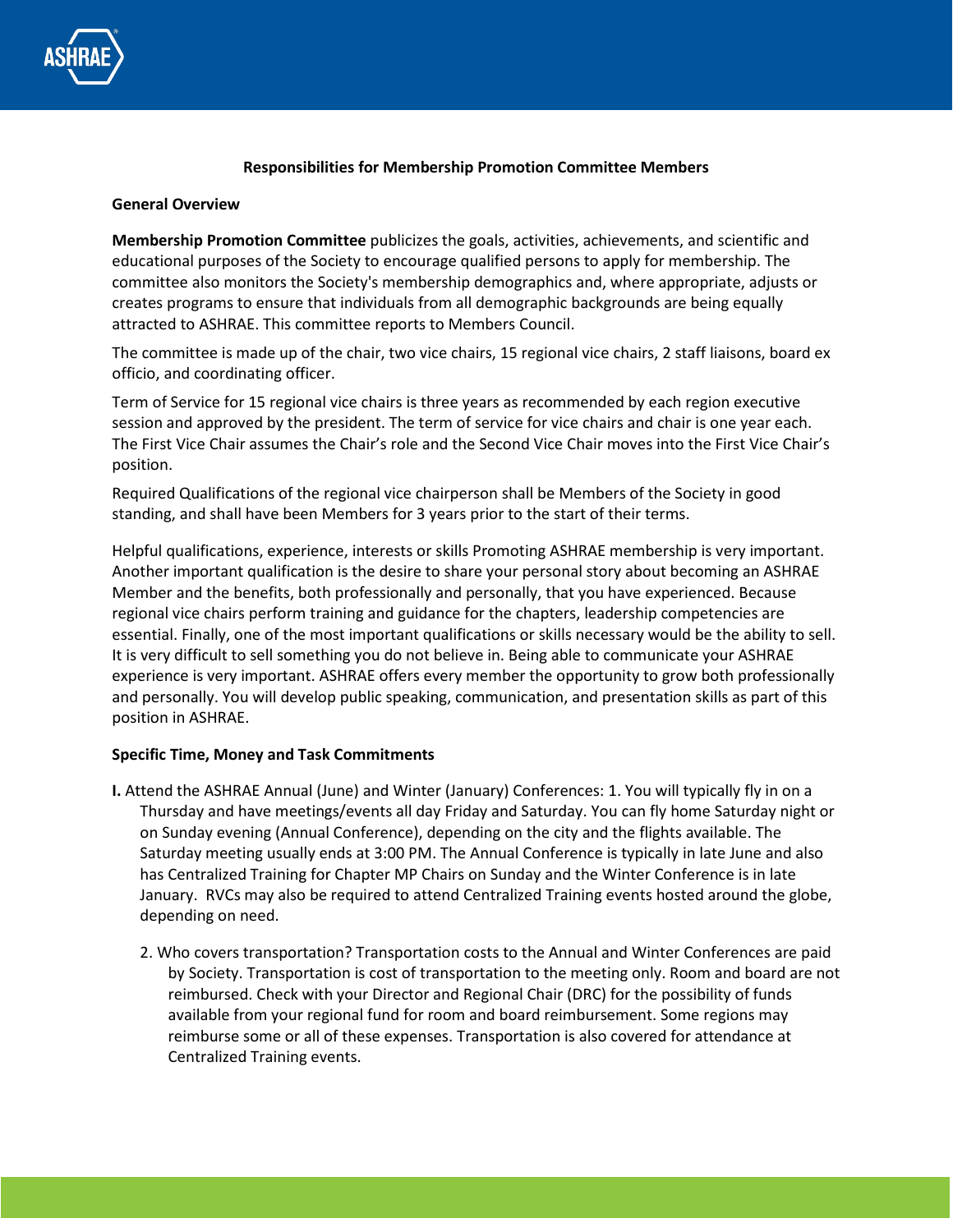

- 3. Detail any expenses covered by the region. Many regions cover additional expenses you may have. For example, some regions provide RVC's with an annual stipend. Other regions cover certain expenses for regional activity only. Some North American regions cover some of the additional expenses you will have such as CRC meeting registration, CRC lodging, etc. However, please confirm this with your DRC. Region XIII and RAL are handled differently, because of the travel expense in those regions, and clarification of expenses paid should be verified with the Region XIII and RAL DRC.
- 4. Special note for expenses covered by region for incoming positions. For the Annual Conference, you would attend the meeting as the *incoming* RVC and the outgoing committee member would attend as the current RVC. ASHRAE covers the transportation of both current and incoming RVCs at Annual Conferences only. Transportation for current RVCs is covered at the Winter Conferences.
- 5. Sub-committee work description. The Friday meetings are for standing committee subcommittees. You will be assigned to two or more sub-committees and there will be assigned action items to each RVC between meetings. Membership Promotion Subcommittees are:
	- Recruitment
	- Chapter Chair Training & Development
	- Member Communications
	- Retention
	- Executive Committee (comprised only of the chair, vice chairs, subcommittee chairs {at the discretion of the Chair}, board ex officio, and staff liaison)
- Special events to be aware of at this meeting. There is typically a dinner on Friday night with your fellow committee members. The Saturday meeting is for the full committee (all RVCs from the various regions), and on Sundays during the Annual Meeting, we host a Centralized Training session. The Chair and Vice Chairs are expected to attend Members Council on Tuesdays. There may also be other receptions that are sponsored by the committee that will require your attendance.
- **II.** Requirements between Annual and Winter Conferences: 1. Describe frequency of conference calls. As a subcommittee member, you will be asked to participate in one spring and one fall teleconference subcommittee meeting. The teleconference sub-committee meetings are typically one hour.
- 2. List anticipated face-to-face meetings in spring and fall. At this time, there are no other face-toface meetings in the spring or fall. The Chair may be requested to attend additional Members Council meetings outside of the Annual and Winter meetings.
- 3. Describe individual work load and anticipated time requirement per week. Please refer to the Membership Promotion RVC – Calendar of Duties which is on the ASHRAE Web Site. The time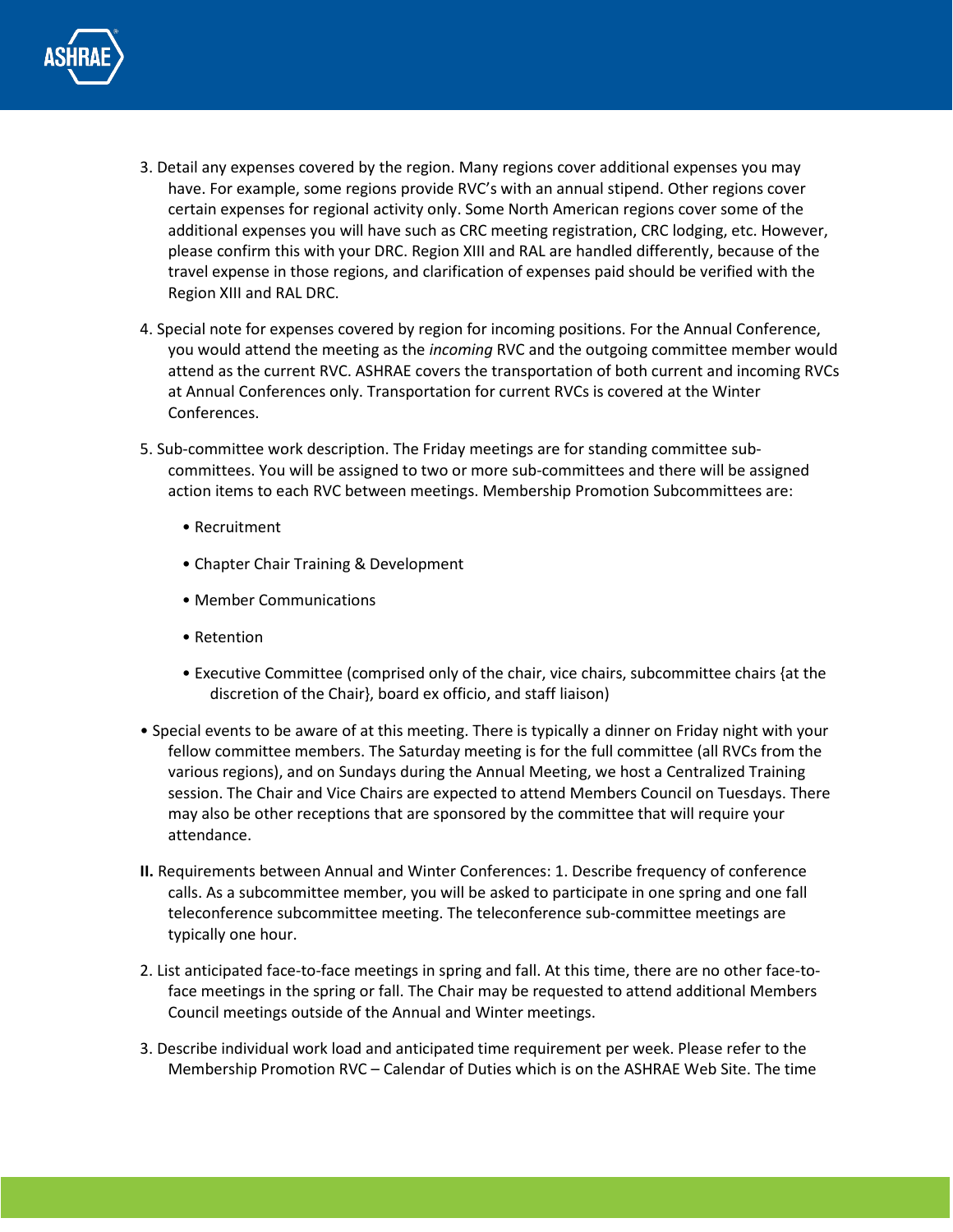

you invest in your duties will depend on many factors. However, as a general rule, most RVC's spend between 4-6 hours a month performing their RVC duties.

- **III.** Attend your Chapters Regional Conference (CRC) each year: Typically you can fly in on a Thursday and fly home on a Saturday night or Sunday morning. You will present the workshop for chapter Membership Promotion chairs at your CRC (you will get training for this at the Annual Conference). It is important for you to coordinate your attendance with your DRC. You are also responsible for presentation of regional membership promotion awards. Verify with your predecessor what this consists of.
- 2. Who covers transportation? Transportation costs are paid by Society.
- 3. Detail any expenses covered by the region. Some North American regions cover many of the CRC expenses. Please verify with your DRC.
- 4. Special note for expenses covered by region for incoming positions. For regions with spring CRCs (VI, VIII, and XI), you would attend as the *incoming* RVC. The outgoing RVC would present the workshop and incoming RVC watches and learns. Typically the current RVC asks the incoming RVC to help with a part of the workshop so they have an opportunity to participate with their incoming chapter chairs. For Fall CRCs, the new RVC conducts the workshop and the former RVC's attendance is optional. Society reimburses transportation costs for both the current and incoming RVCs.
- **IV.** Attend regional planning meeting: 1. Attendance at your regional planning meeting is critical for planning the upcoming year and your regional activities. The meeting length, location, and time of year will depend on when whether your CRC is held in the spring or fall. Some regions conduct regional planning in a one day meeting at a central regional location. Some are two-day planning sessions. Others are conducted via web meetings. Some are combined with other regional activities such as President-Elect Training. It is important to verify how your regional planning meeting is conducted and what expenses are covered by the region. Your responsibility is to report on the Membership Promotion Committee activity and gather input from your regional leadership. It is also a time to discuss other regional activities such as nominations, honors, and awards. Other fun or entertaining activities may be planned around the meeting and those are generally optional.
- 2. Who covers transportation? Transportation costs are paid by Society.
- 3. Detail any expenses covered by the region. The region generally covers the food expense and sometimes lodging for this meeting but again, please verify with your DRC.
- **V.** Chapter Visits:
	- 1. Based on need identified by the DRC in the Region, the MP RVC may be expected to visit 2-3 selected Chapters in their Region. Transportation costs are paid by Society. The chapters are typically asked to pay for your hotel and meal costs. The region generally picks up the cost if the